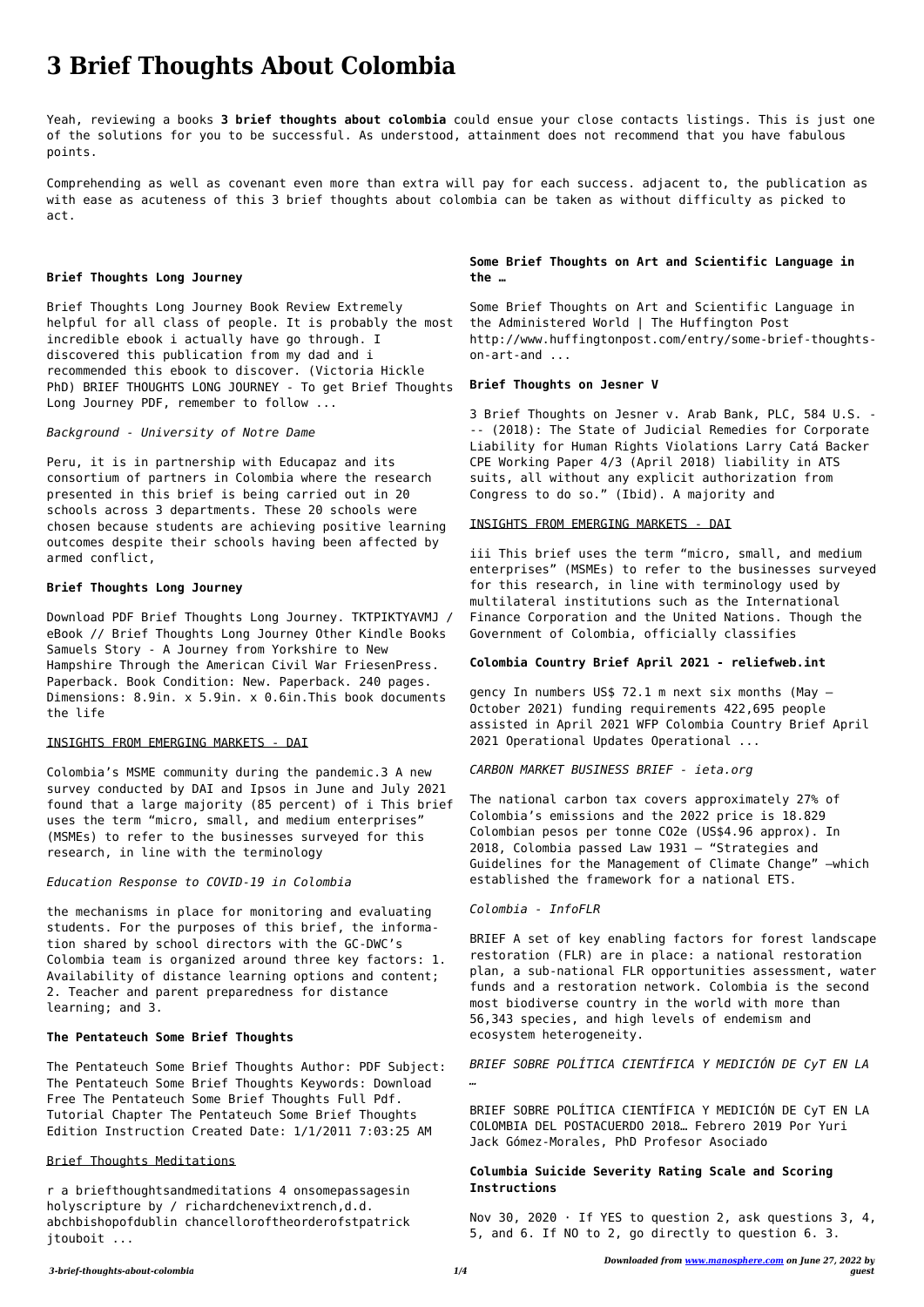Suicidal Thoughts with Method (without Specific Plan or Intent to Act): Have you been thinking about how you might kill yourself? Person endorses thoughts of suicide and has thought of a least one method during the assessment period.

#### Policy Brief - en.e3asesorias.com

el clima. A la vez, Colombia se comprometió en el Acuerdo de París con la reducción de sus emisiones en un 20% al 2030 – respecto a la línea de base - y a adelantar acciones ambiciosas de adaptación. Estos compromisos se fundamentan en la Política de Cambio Climático y sus

# **Country brief: Colombia - ceobs.org**

Colombia's 50-year conflict had its roots in 1948, when fighting erupted between the military wings of its Liberal and Conservative parties. From 1964 onwards, it developed into a three-way conflict between ... Country brief: Colombia Conflict and Environment Observatory 2018 www.ceobs.org. International and domestic response

# **In Brief THE YOUTHSAVE PROGRAM - New America**

populations; 3) excellent research capability; and 4) large potential impact of youth savings accounts in the country and region.1 Although an upper middle income country, Colombia has low levels of financial inclusion below its region and socioeconomic cohort, as seen in Chart 1. The level of youth financial

Mar 31, 2022 · Figure 1. Primary energy consumption in Colombia by fuel type, 2020 Columbia uses hydropower for most of its electricity needs. Despite being a major coal producer, Colombia uses very little coal domestically, instead exporting most of its coal production. oil 31% natural gas 28% hydroelectric power 22% coal 15% other renewables 3%

# **IN BRIEF Colombia, a key partner for today's world**

Feb 08, 2019  $\cdot$  Colombia's economy slowed to 3.1% growth in 2015 and declined to 1.7% in 2017.5 Many analysts identified Colombia's dependence on oil and other commodity exports as the primary cause. Between 2012 and

Colombia enjoys today. The country has been able to accomplish extraordinary achievements in recent years, based on stable growth, a solid investment outlook and an ag-gressive strategy to consoli-date the nation as an excellent trading partner. Colombia's gross domestic product (GDP) grew 4.3 percent in 2010 and the GDP per capita

# Before the Inter-American Court of Human Rights

Jun 03, 2022 · Before the Inter-American Court of Human Rights \_\_\_\_\_\_\_ "\_\_\_\_\_\_ Members of José Alvear Restrepo Lawyers' Collective v. Colombia \_\_\_\_\_\_\_ Brief of Amici Curiae Article 19, Electronic Frontier Foundation, Fundación Karisma, and

# *Country Analysis Executive Summary: Colombia*

**Country Analysis Brief: Colombia - Connaissance des …**

2013 (Figure 2). Colombia consumed 293,000 b/d in 2015, allowing the country to export most of its oil production. Before 2008, Colombia's oil production had been largely flat for many years, following a period of steady decline that started in 1999 when Colombia's oil production peaked at 830,000 b/d. The principal causes of the fall in oil

#### Colombia: Background and U.S. Relations

2016, the Colombian government held …

# Humility • Love • Trust Brief Thoughts on the Rosary: Gospel …

3. The Descent of the Holy Spirit in the Upper Room • Enthusiasm The Greek root of the word "enthusiasm" speaks of God (theo) inside (en) us. To be enthusiastic is to be filled with the Spirit of God. What an extraordinary virtue, what a force in favour of life, of growth and of generosity! Enthusiasm breaks down all apathy, all indifference.

# Colombia - World Bank

Colombia Learning Poverty Brief October 2019 HOW DOES COLOMBIA'S GENDER GAP COMPARE GLOBALLY? As in most countries, Learning Poverty is higher for boys than for girls in Colombia. This result is a composition of two e˙ects. First the share of Out-of-School children is higher for boys (7%) than for girls (6.8%).

# **CARBON MARKET BUSINESS BRIEF - IETA**

The national carbon tax covers approximately 27% of Colombia's emissions and the 2020 price is at 17, 211 Colombian pesos per tonne CO2e (US\$4.63). In 2018, Colombia passed Law 1931 – Strategies and Guidelines for the Management of Climate Change – in which articles 29 to 33 establish the framework for a new national ETS.

# **Read PDF / Life Is Short And So Is This Book: Brief Thoughts …**

MBM34OLCHEIC « PDF // Life Is Short And So Is This Book: Brief Thoughts On Making... Life Is Short And So Is This Book: Brief Thoughts On Making The Most Of Your Life (Volume 1) Filesize: 3.42 MB Reviews If you need to adding benefit, a must buy book. It really is writter in straightforward words and phrases rather than difficult to understand.

# **Brief thoughts on Michael in Scripture A study written for Bill …**

Ac 3:15 And killed the Prince of life, whom God hath raised from the dead; whereof we are witnesses. Ac 5:31 Him hath God exalted with his right hand to be a Prince and a Saviour, for to give repentance to Israel, and forgiveness of sins. Re 1:5 And from Jesus Christ, who is the faithful witness, and the first begotten of the

# **Brief thoughts on Andrew Heard's critique of Hearing Her Voice**

3. Explanation Andrew suggests that I myself am confused about my own views of teaching, since, on the one hand, I insist that "teaching" does not refer to expounding and explaining Bible texts and yet, on the other, I freely say that "teaching" will involve some explanation and exposition. The confusion is all Andrew's. I

#### BOGOTA BRIEF CASE - b2bmarketplace.procolombia.co

STYLE /SKU BOGOTA BRIEF CASE SKU: AL301 DESCRIPTION & DESIGN SPECIFICATIONS Functional, modern & geometrical design.Functional,modern & geometrical design. Magnet clasps x2 on padded lid. Removablestrap 1.18 wide, internal adjustment under the lid with piolines. Foldingsides. Inside: 1 Ipad pocket + 1 extra pocket + 2 pen holders.

#### Change Your Thoughts Change Your Life Living The

negative thoughts and behaviours How to silence your inner critic How to stop self-sabotage How to control worrying thoughts How to rid yourself of limiting self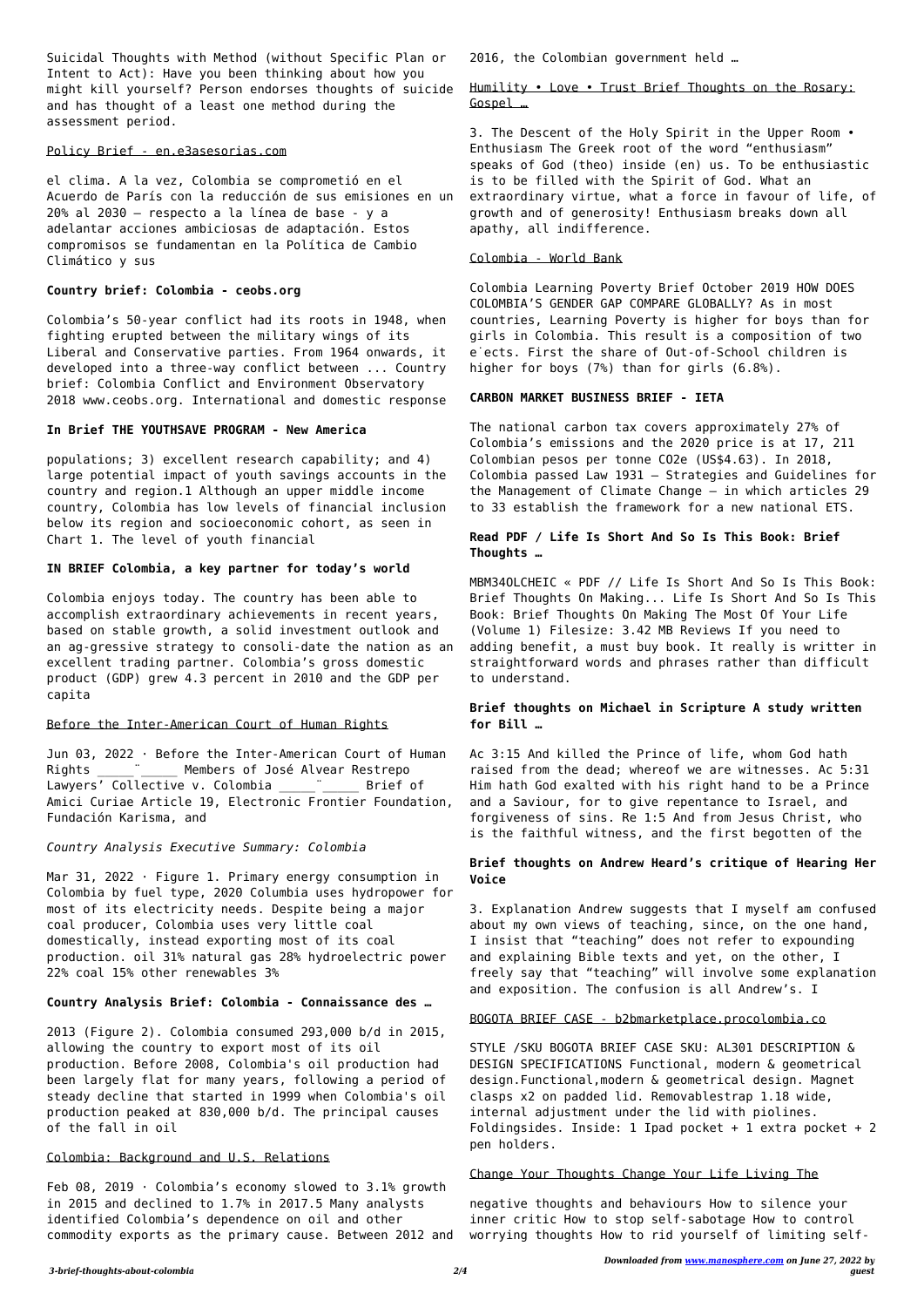beliefs How to manage stress and anxiety effectively How to BE HAPPY NOW! It is packed full of advice and exercises deigned to be easy to use, whilst being effective.

# **COLUMBIA-SUICIDE SEVERITY RATING SCALE (C-SSRS)**

question 2 is "yes", ask questions 3, 4 and 5. If the answer to question 1 and/or 2 is "yes", complete "Intensity of Ideation" section below. Lifetime: Time He/She Felt Most Suicidal Past Months 1. Wish to be Dead Subject endorses thoughts about a wish to be dead or not alive anymore, or wish to fall asleep and not wake up.

Colombia stands on the brink of a historic peace agreement that, if successfully reached and implemented, will bring an end to the longest-running internal ...

#### **Country Brief: COLOMBIA**

1 Transparency International Defence & Security, Corruption and Plan Colombia: The Missing Link, TI-UK, London, 2019. 2 Charles Fiertz, 'Colombia's Peace Deal Unravels', Fund for Peace, 10 May 2020. 3 Bram Ebus, 'A Rebel Playing Field: Colombian Guerrillas on the Venezuelan Border', International Crisis Group, 28 April 2021.

*The United States and Colombia - americanprogress.org*

#### COMMENTARY ON MAINWARING POPULAR …

the outset. In this brief commentary, I will outline five major issues of comparative significance highlighted by Mainwaring's analysis. I will then consider these briefly in the light of current experience in Colombia. Before turning to this task, a few words on the significance of Colombia in these debates may be in order. Colombia can be

# **Open Doors Advocacy ∙ World Watch Research Policy Brief: …**

Policy Brief: Colombia September 2019 01 Open Doors Advocacy ∙ World Watch Research. To ensure that freedom of religion or belief and the right to a dignified life are respected and guaranteed to every Colombian citizen, Open Doors recommends: 1. The International Community should consider funding research programs to analyze cases of ...

# **Colombia - World Economic Forum**

Colombia Colombia Latin America and the Caribbean Factor driven Efficiency driven Innovation driven 1 Transition 1–2 2 Transition 2–3 3 Stage of development Colombia Latin America and the Caribbean :RUOG(FRQRPLF)RUXP. Notes: Values are on a 1-to-7 scale unless otherwise annotated with an asterisk (\*). For further details and explanation ...

#### *BRIEF MARKET COMMENTARY THOUGHTS ON THE*

Page 1 of 3 BRIEF MARKET COMMENTARY – THOUGHTS ON THE CORONAVIRUS OUTBREAK February 2020 First, we must acknowledge that no one knows with certainty how the coronavirus outbreak will play out or how bad it will eventually get. Our thoughts are with the families of victims, those infected, and those battling

# *COLUMBIA-SUICIDE SEVERITY RATING SCALE (C-SSRS)*

(3) Can control thoughts with some difficulty (4) Can control thoughts with a lot of difficulty (5) Unable to control thoughts (0) Does not attempt to control thoughts \_\_\_\_ Deterrents . Are there things - anyone or

*Downloaded from [www.manosphere.com](https://www.manosphere.com) on June 27, 2022 by guest* FAST FACTS business and shared international interests

anything (e.g., family, religion, pain of death) - that stopped you from wanting to die or acting on

COLUMBIA-SUICIDE SEVERITY RATING SCALE Handout #8 …

If YES to 2, ask questions 3, 4, 5, and 6. If NO to 2, go directly to question 6. ... 3) Suicidal Thoughts with Method (without Specific Plan or Intent to Act): Person endorses thoughts of suicide and has thought of a least one method during the assessment period. This is different than a specific plan with time, place or method details worked out.

#### **COUNTRY BRIEF I. FRAGILITY AND CLIMAT E RISKS …**

Colombia (FARC) and the Ejército de Liberación Nacional / National Liberation Army (ELN)—emerged in the 1960s as significant movements with a more widespread regional following than prior groups.

*Download eBook ^ Life Is Short And So Is This Book: Brief …*

Life Is Short And So Is This Book: Brief Thoughts On Making The Most Of Your Life (Volume 1) Book Review Extensive guideline! Its this sort of very good go through. I have got read and i am confident that i will gonna read through once more once more in the future. Once you begin to read the book, it is extremely

# **Three Brief Thoughts Sheet Music**

Three Brief Thoughts Sheet Music Download three brief thoughts sheet music pdf now available in our library. We give you 4 pages partial preview of three brief thoughts sheet music that you can try for free. This music notes has been read 20688 times and last read at 2022-05-08 05:51:38. In order to continue read the entire sheet music of three ...

# **Colombia Country Brief - wavespartnership.org**

Context: Colombia ranks second in the world for biodiversity as a whole and top for the number of bird species. It signed up to international environmental legislation following the United Nations Conference on Environment and Development (1992). After a major transformation in recent years, Colombia is now a middle-income country. But

#### **FLPFI RESEARCH BRIEF - sites.tufts.edu**

2. Financial Superintendency of Colombia. 2021. Financial Inclusion Report 2020. 3. Movii operates under a Specialized Society for Electronic Payments license, a type of fi nancial institution created by the Financial Inclusion Law. Various Colombian FLPFI Alumni were involved in the design of this regulation, as documented by Welch, et al. 2017.

**#S 1 N=JS ;#8N# SN J=7 =1=7 - Institute of Development …**

IT for Change Research Brief 1. Colombian e-government at crossroads Dramatic political events have marked the global context since we began our research on ICTmediated governance and transformative citizenship in Colombia in May 2016. The Brexit referendum, which resulted in the separation of the UK from the European Union, the

# **The Secretary-General's Peacebuilding Fund Colombia**

Nov 09, 2021 · APPROVED \$34.3 M Focusing on In November 2016, the Colombian government and the Revolutionary Armed Forces of Colombia (FARC) signed a final peace agreement, bringing a formal ... Country Brief ...